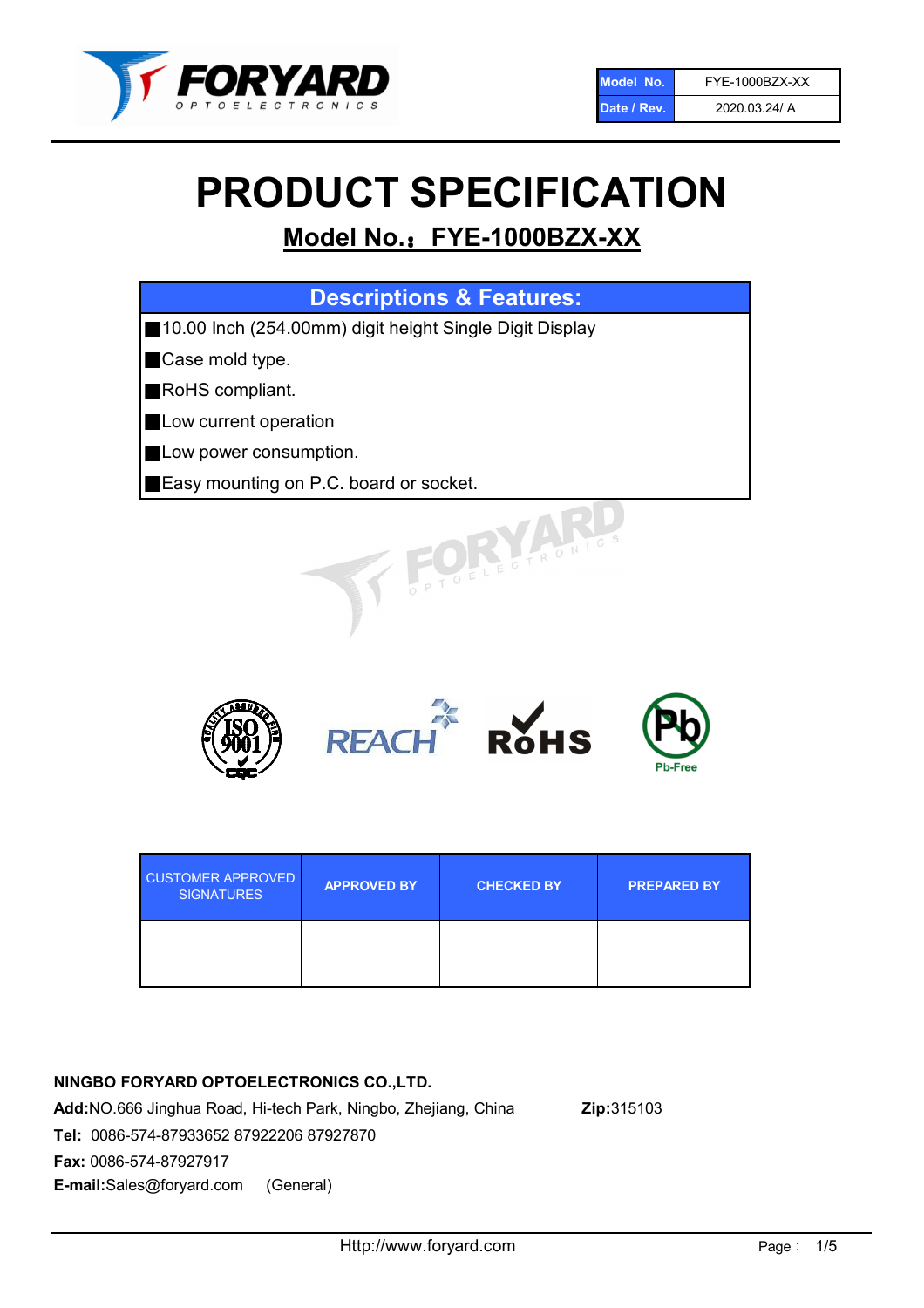

| Model No.   | FYE-1000BZX-XX |
|-------------|----------------|
| Date / Rev. | 2020.03.24/ A  |

## Model No.: FYE-1000BZX-XX

## ■ -XX: REF Surface / Epoxy color

| Color<br><b>Number</b>     |                |                            |                   |          |
|----------------------------|----------------|----------------------------|-------------------|----------|
| REF Surface Color  ○ White |                | $\circ$ Black $\circ$ Gray | $\circ$ Red       | ∣O Green |
| <b>Epoxy Color</b>         | I∩ Water Clear | $\circ$ White $\circ$ Red  | ○ Green  ○ Yellow |          |

#### ■ Mechanical Dimensions



### Notes:

- 1. All pins are Φ0.80[.032]mm
- 2. Dimension in millimeter [inch], tolerance is ±0.25 [.010] and angle is ±1° unless otherwise noted.
- 3. Bending≤Length\*1%.
- 4.The specifications,characteristics and technical data described in the datasheet are subject to change without prior notice.
- 5.The drawing is different from the actual one, please refer to the sample.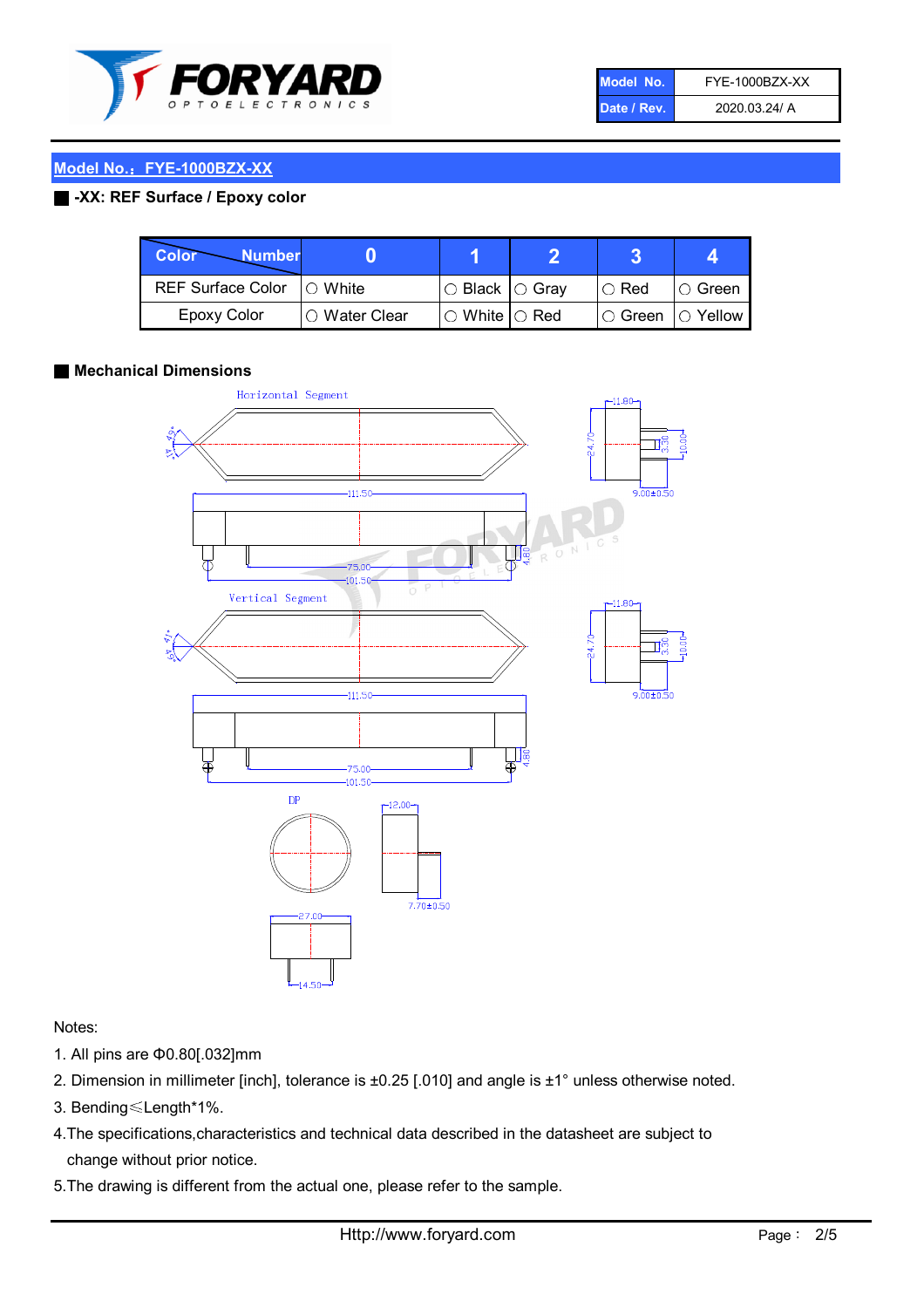

| Model No.   | FYE-1000BZX-XX |
|-------------|----------------|
| Date / Rev. | 2020.03.24/ A  |

## Model No.: FYE-1000BZX-XX

## ■ All Light On Segments Feature & Pin Position



## ■ Internal Circuit Diagrams

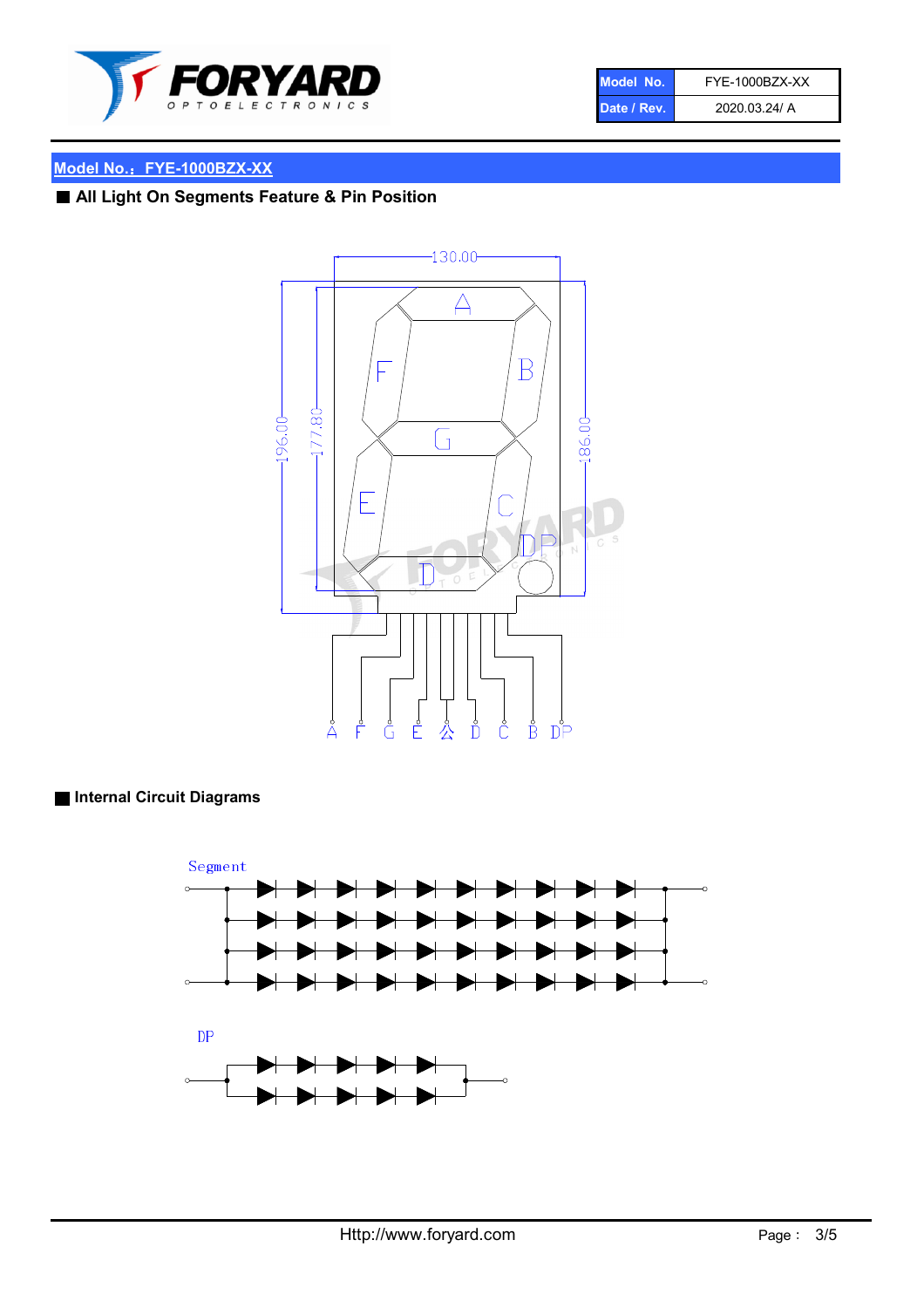

| Model No.   | FYE-1000BZX-XX |
|-------------|----------------|
| Date / Rev. | 2020.03.24/ A  |

(Ta=25℃)

## Model No.: FYE-1000BZX-XX

#### Absolute maximum

| solute maximum ratings       |               |                       |              |            | (Ta=25℃)    |
|------------------------------|---------------|-----------------------|--------------|------------|-------------|
| <b>Parameter</b>             | <b>Symbol</b> | <b>Test Condition</b> | <b>Value</b> |            |             |
|                              |               |                       | <b>Min</b>   | <b>Max</b> | <b>Unit</b> |
| Reverse Voltage              | VR            | $IR = 30$             | 5            |            |             |
| <b>Forward Current</b>       | ΙF            |                       |              | 30         | mA          |
| Power Dissipation            | Pd            |                       |              | 100        | mW          |
| <b>Pulse Current</b>         | Ipeak         | Duty=0.1mS,1KHz       |              | 150        | mA          |
| <b>Operating Temperature</b> | Topr          |                       | $-40$        | $+85$      | °C          |
| Storage Temperature          | Tstr          |                       | $-40$        | $+85$      | °C          |

#### ■ Electrical-Optical Characteristics

#### ● Color Code & Chip Characteristics:(Test Condition:IF=10mA)

Typ Max S | Hi $\textsf{Red}$  | AlGaInP | 660nm LE 20nm | 2.00 | 2.50 D | Super Red | AIGaAs/DH | 650nm | 20nm | 2.00 | 2.50 E | Orange | GaAsP | 625nm | 35nm | 2.00 | 2.50 A | Amber | GaAsP | 610nm | 35nm | 2.00 | 2.50 Y | Yellow | GaAsP | 590nm | 35nm | 2.00 | 2.50 G Yellow Green AIGaInP | 570nm | 10nm | 2.00 | 2.50 3.00 3.80 3.00 3.80 W | White | InGaN/GaN | X=0.29,Y=0.30 |CCT:9500K| 3.00 | 3.80 UHR Ultra Hi Red | AlGaInP | 640nm | 20nm | 2.00 | 2.50 UR | Ultra Red | AlGaInP | 635nm | 20nm | 2.00 | 2.50 UE Ultra Orange | AIGaInP | 625nm | 20nm | 2.00 | 2.50 UA Ultra Amber | AIGaInP | 610nm | 20nm | 2.00 | 2.50  $UV$  Ultra Yellow  $\vert$  AlGaInP  $\vert$  590nm  $\vert$  20nm  $\vert$  2.00  $\vert$  2.50  $\text{UG}$  Ultra Yellow Green | AIGaInP | 570nm | 30nm | 2.00 | 2.50 PG Pure Green | InGaN | 520nm | 36nm | 3.00 | 3.80 30nm 3.00 3.80 30nm 3.00 3.80 UW |Ultra White | InGaN/GaN | X=0.29,Y=0.30 |CCT:9500K| 3.00 | 3.80 40~85 60~120~180 40~70 Segment-to-Segment Luminous Intensity ratio(Iv-M) 1.5:1 610nm 9~20(mw) 350~450 470nm 120~180 120~180 Ultra Blue InGaN/GaN InGaN/GaN 9~20(mw) 20~50 280~600 570nm | 30nm | 2.00 | 2.50 | 20~60 470nm 590nm InGaN/GaN B Blue I InGaN 570nm | 10nm | 2.00 | 2.50 | 10~20 30~105 30~135 460nm 520nm Ultra brightness **AlGaInP** AlGaInP 60nm AlGaInP 640nm Peak Wave Length $(\lambda_{\rm P})$ UB 460nm 635nm AlGaInP AlGaInP AlGaInP InGaN/GaN AlGaInP 10~20 Luminous **Intensity** (Iv) Unit:mcd AlGainP 660nm GaAsP GaAsP AlGaAs/DH **Spectral** Line halfwidth (∆λ1/2) 10~20 Standard brightness Forward Voltage(VF) Unit:V 15~30 10~20 625nm GaAsP 590nm **Emitting Color Dice Material** 10~21 610nm

#### Note:

1.Luminous Intensity is based on the Foryard standards.

2.Pay attention about static for InGaN